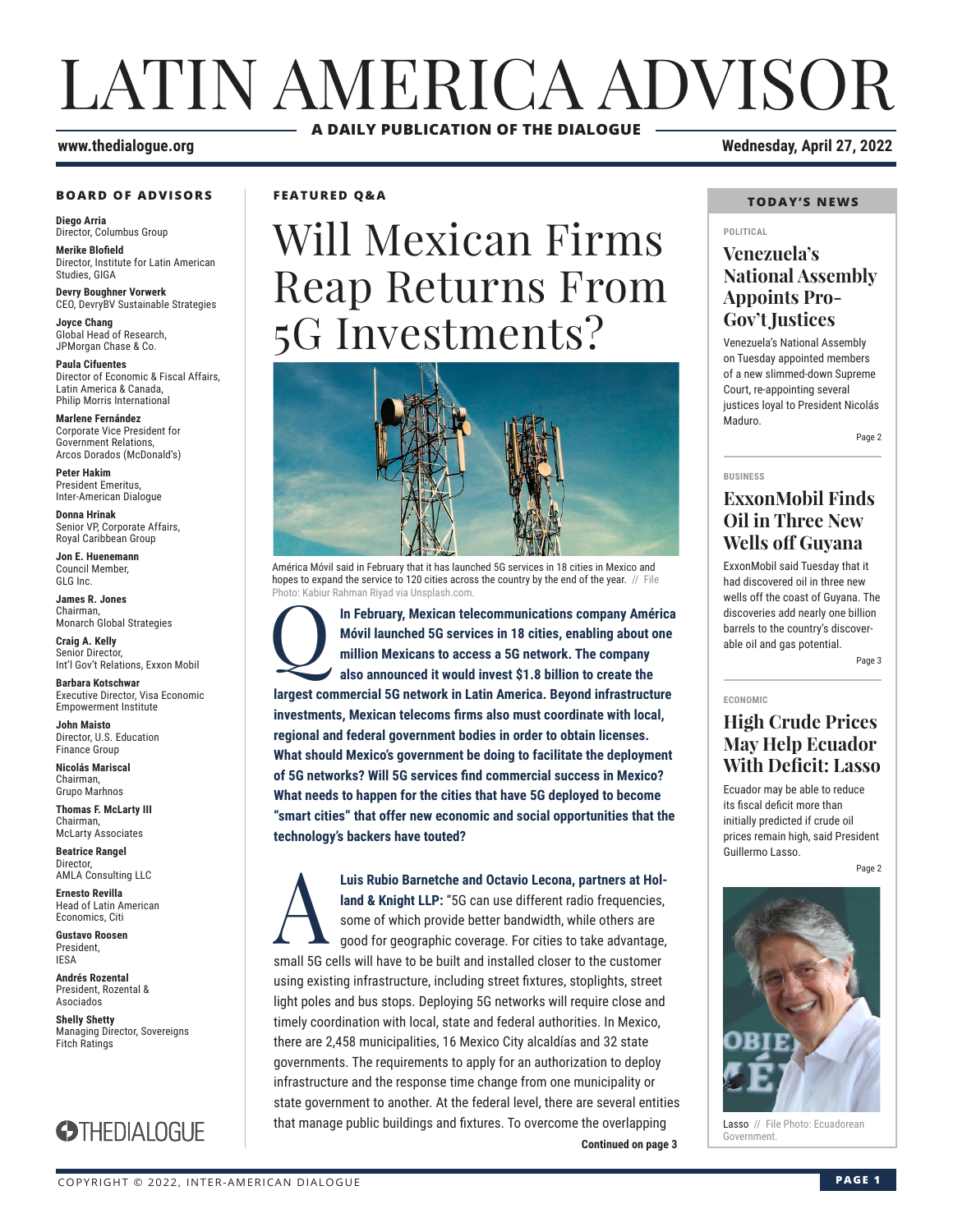#### **POLITICAL NEWS**

## Venezuela's National Assembly Appoints Pro-Gov't Justices

Venezuela's National Assembly, which is loyal to the government of President Nicolás Maduro on Tuesday appointed the justices who will make up a new slimmed-down Supreme Court, keeping in place several justices who are allied with Maduro, Agence France-Presse reported. The appointments will reduce the size of the court from 32 justices to 20, and the magistrates are to serve for 12-year terms, the wire service reported. Twelve of the justices who will take seats on the court, known as the TSJ, were reappointed from the current court, and two are aligned with Venezuelan opposition groups, Bloomberg News reported. The National Assembly's vote "shows that the government does not trust new faces in the judiciary and prefers to run the risk of maintaining the institutionality that previously existed," Ali Daniels, director of Caracas-based nonprofit group Justice Access, told Bloomberg News. "It is not true that there is a new TSJ; it's essentially the same TSJ," he added. Last month, a United Nations fact-finding mission reported on a lack of impartiality in the high court and said recent reforms will lead to more political interference in the judiciary, Bloomberg News reported. The appointments of the smaller Supreme Court followed judicial reforms in January that reduced the number of justices who comprise it and also changed the method of selecting justices and also allowed for their re-election. Judicial reform was a major topic of discussion between Maduro's government and the country's opposition, but those talks broke down in October. Opposition leader Juan Guaidó, who has international recognition as Venezuela's legitimate interim president, called the National Assembly's vote on Tuesday "the most recent sign of absence of democracy in our country," Bloomberg News reported. Guaidó also called the Maduro government's judicial reform process a "mirage," the news service reported.

#### **ECONOMIC NEWS**

## Region's Fintech Sector Doubles in Size in Three Years

The financial technology sector in Latin America and the Caribbean more than doubled in size between 2018 and 2021, according to a report released Tuesday by the Inter-American Development Bank. The number of financial technology platforms in the region reached 2,482 last year, a growth of 112 percent as compared to 2018, said the third edition of the study "Fintech in Latin America and the Caribbean: A Consolidated Ecosystem for Recovery." Additionally, 22.6 percent of the global number of fintech platforms are in Latin America and the Caribbean, according to the report, which the IDB released in conjunction with IDB Invest and Finnovista. Brazil has 31 percent of the total number of fintech platforms in the region, followed by Mexico, which has 21 percent, and Colombia, which has 11 percent, the report said, adding that Argentina also has 11 percent of the total and Chile has 7 percent. Growth in the fintech sector has been driven by increased demand for financial services that the traditional financial services sector does not provide, in addition to higher demand for digital financial services due to the Covid-19 pandemic, as well as regulatory changes that have increased transparency and security for users of fintech platforms, the report said. The trend is also leading more people to become part of the formal financial system, said IDB officials. "The study shows that the fintech ecosystem is becoming a key tool for promoting greater financial inclusion," said Juan Antonio Ketterer, head of the Connectivity, Markets and Finance division at the IDB. "At the IDB, we are committed to supporting the development of this sector because we believe fintech platforms hold great potential for expanding credit in sectors such as micro-, small- and medium–sized enterprises and segments of the population that are commonly excluded, such as women," he added. Payments and remittances remain the largest part of the fintech sector in Latin

#### **NEWS BRIEFS**

### **U.S. Supreme Court Questions Lower Judges' Orders on Asylum Policy**

U.S. Supreme Court justices on Tuesday questioned orders from lower courts that blocked the administration of President Joe Biden from ending the "Remain in Mexico" program, the Associated Press reported. Liberal and conservative justices discussed the policy, put in place by Biden's predecessor, Donald Trump, which requires some asylum seekers to wait in Mexico for their hearings in the United States.

### **High Crude Prices May Help Ecuador Reduce Deficit: Lasso**

Ecuador has the chance to reduce its 2022 fiscal deficit more than initially predicted as long as crude prices are high and it is able to sell state-owned Banco del Pacífico, President Guillermo Lasso said Tuesday, Reuters reported. A government prediction shows that it will end the year with a deficit of \$2.3 billion, \$1.4 billion down from the country's 2021 deficit. Lasso added that Ecuador still needs significant private investment in order to create new jobs.

### **Italy's Enel Planning to Sell Brazilian Power Distributor: Report**

Italian power distributor Enel SpA is planning to sell Celg-D, its Brazilian power distribution company, in a \$2 billion deal, according to four sources familiar with the matter, Reuters reported Wednesday. Celg-D is based in the Brazilian state of Goias and distributes power to 3.3 million consumers in the state. China's CPFL Energia, Spain's Neoenergia and EDP Energias do Brasil are among the firms interested in buying Celg-D. Rankings published by Brazilian power regulator Aneel showed Celg-D among the Brazilian power distributors with the worst service quality, Reuters reported.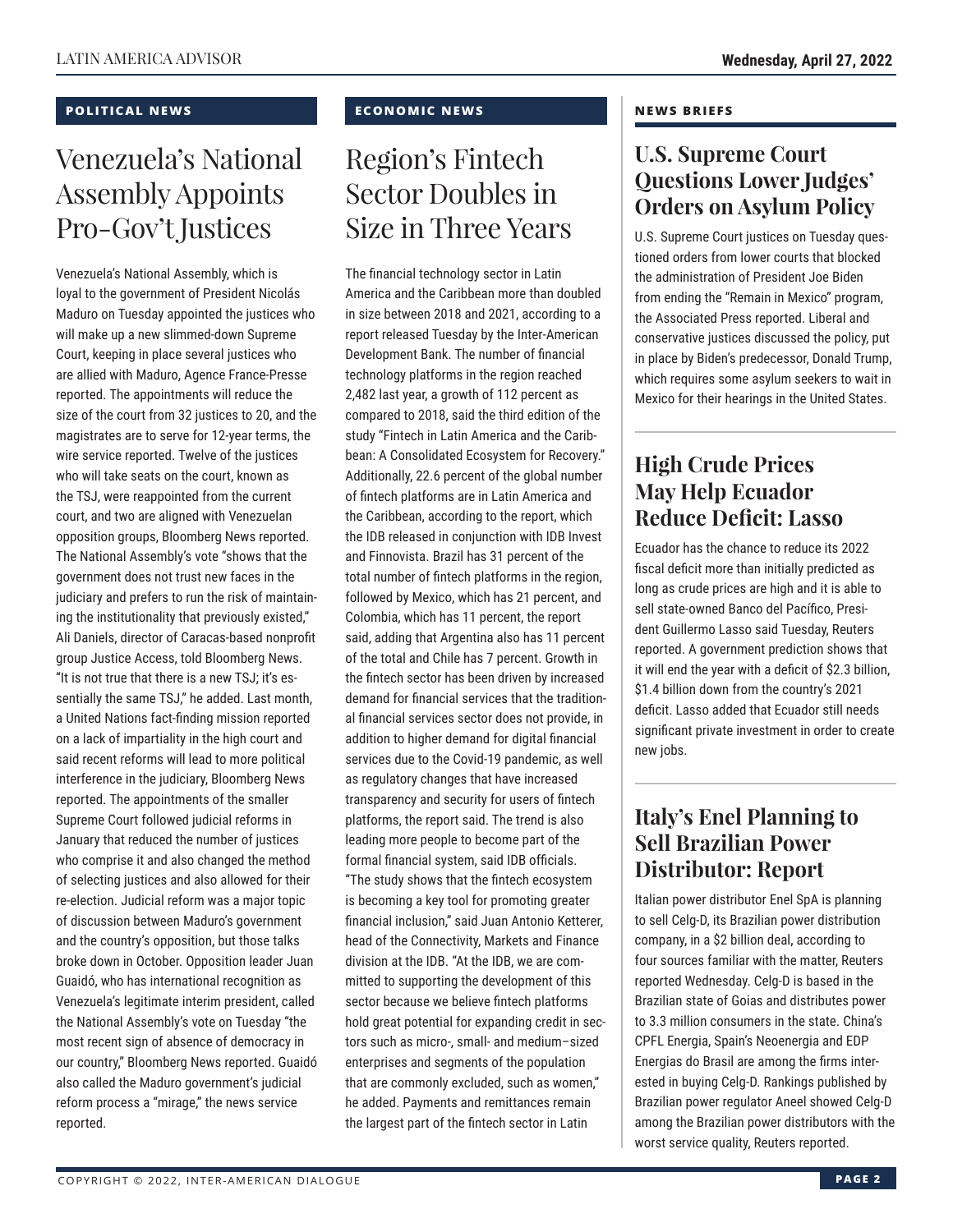America and the Caribbean, accounting for a quarter of the market, but digital loans and crowdfunding "are registering important growth in the region," the report said.

#### **BUSINESS NEWS**

### ExxonMobil Finds Oil in Three New Wells Off Coast of Guyana

ExxonMobil found oil in three new wells off the coast of Guyana, pushing up the recoverable gas and oil potential from the company's discoveries by nearly one billion barrels to just under 11 billion barrels, the company announced on Tuesday, Reuters reported. Exxon, in conjunction with partners Hess Corp and CNOOC Ltd., are responsible for most of

### **The Stabroek block has seen 31 oil discoveries so far this year.**

the oil and gas discoveries in Guyana in recent years. The company is planning to pump 1.2 million barrels of oil and gas per day from the Guyanese Stabroek block by 2027, as the block has seen 31 oil discoveries thus far, Reuters reported. Guyana, which is one of South America's most impoverished countries, is planning to use the profits from its share of oil production to build up infrastructure in the country, including roads, houses, bridges, solar energy projects and gas-fired power plants, the wire service reported. In a Feb. 4 **Q&A** for the weekly Energy Advisor, Riyad Insanally, a former ambassador of Guyana to the United States, noted that Guyana and neighboring Suriname are "poised to become major energy players and are of growing geostrategic importance," especially to countries such as Brazil. He added that while they have an abundance of oil and gas, the countries are planning to "diversify their economies to avoid the resource curse."

#### **FEATURED Q&A / Continued from page 1**

bureaucracies, Mexican authorities should first put together an inventory of potential existing infrastructure in urban areas that can be used and shared among mobile operators. Second, application proceedings should be aligned at both the local and federal levels with the purpose of making them more comprehensive. For example, a single application should be created that all the applicable government entities can review in a timely fashion, instead of having to apply separately with each entity. Third, Mexico should harmonize municipal and state level requirements and fees to attain the licenses or permits required to build and deploy telecommunications-related infrastructure. Such initiatives demand a firm and longterm commitment from all three levels of government."

**Lourdes Casanova, senior<br>
lecturer at the S.C. Johnson<br>
College of Business at Cor<br>
University: "América Móvil lecturer at the S.C. Johnson College of Business at Cornell University:** "América Móvil, the largest telecom operator in Latin America, has invested more than \$1.8 billion to launch 5G services in 18 cities in Mexico. Its subsidiary firm Claro has struck deals with two telecom equipment providers, Swedish company Ericsson and Chinese firm Huawei, to put the necessary infrastructure in place to expand the 5G network to 90 percent of its market. Another telecoms provider, Telefónica, has already started rolling out 5G services in Brazil. To keep up with the competition, América Móvil has had to make a big move into 5G by building and now expanding the network in Mexico. More than 74 percent of Latin Americans have a smartphone, and with 5G being as much as 100 times faster than 4G, experts believe that the deployment of this latest-generation network will bring roughly \$90 billion to the Latin American economy by 2034. For the 5G deployment to be successful, there is a need for greater collaboration among all stakeholders: mobile operators, governments, network vendors, regulators and of course,

private businesses. Mexico's telecoms regulator plans to launch a committee to discuss the industrial applications of 5G networks. One obvious application—5G will accelerate inclusion into the financial system for the millions of Latin Americans who do not have a traditional bank account. With 16 million new users signing up in 2020, Latin America is the fastest growing market for mobile-money accounts in the world, and the region's large telecoms providers are at the forefront. Telefónica Brasil has launched Vivo Pay, a digital wallet for mobile payments. Claro and Banco Inbursa have teamed up to launch a similar product called Claro Pay, which lets users make mobile payments, transfer, recharge airtime and withdraw cash. These and other products like them mean that more people—particularly the unbanked—will have access to the financial system, and 5G will go a long way to making that inclusion a reality."

Sonia Agnese, principal senior<br>
analyst for Latin America at<br> **Omdia:** "Fifth-generation mobile<br>
networks are a catalyst for<br> **ARRY STAND AND ARRY STAND AND ARRY STAND AND ARRY STAND AND ARRY STAND AND ARRY STAND AND ARRY analyst for Latin America at Omdia:** "Fifth-generation mobile networks are a catalyst for

growth, inclusion, productivity and prosperity. In Omdia's study entitled 'Why 5G in Latin America?' it is estimated that 5G will enable \$730 billion of social and economic output in Mexico by 2035. However, despite its potential there are several challenges, and governments must take a leading role to enable the expansion of 5G networks. Radio spectrum availability and costs are the most important resources for the provision of 5G. América Móvil started the 5G race in Mexico with a solid network on an existing spectrum, and AT&T also did so with a smaller launch. However, high annual spectrum costs are becoming a barrier for connectivity expansion in the country, which has led telecoms provider Telefónica to return valuable radiofrequencies. Industry and experts requested that the regulator, the Federal Telecommunications Institute (IFT) reduce spectrum costs in line with international

**Continued on page 4**